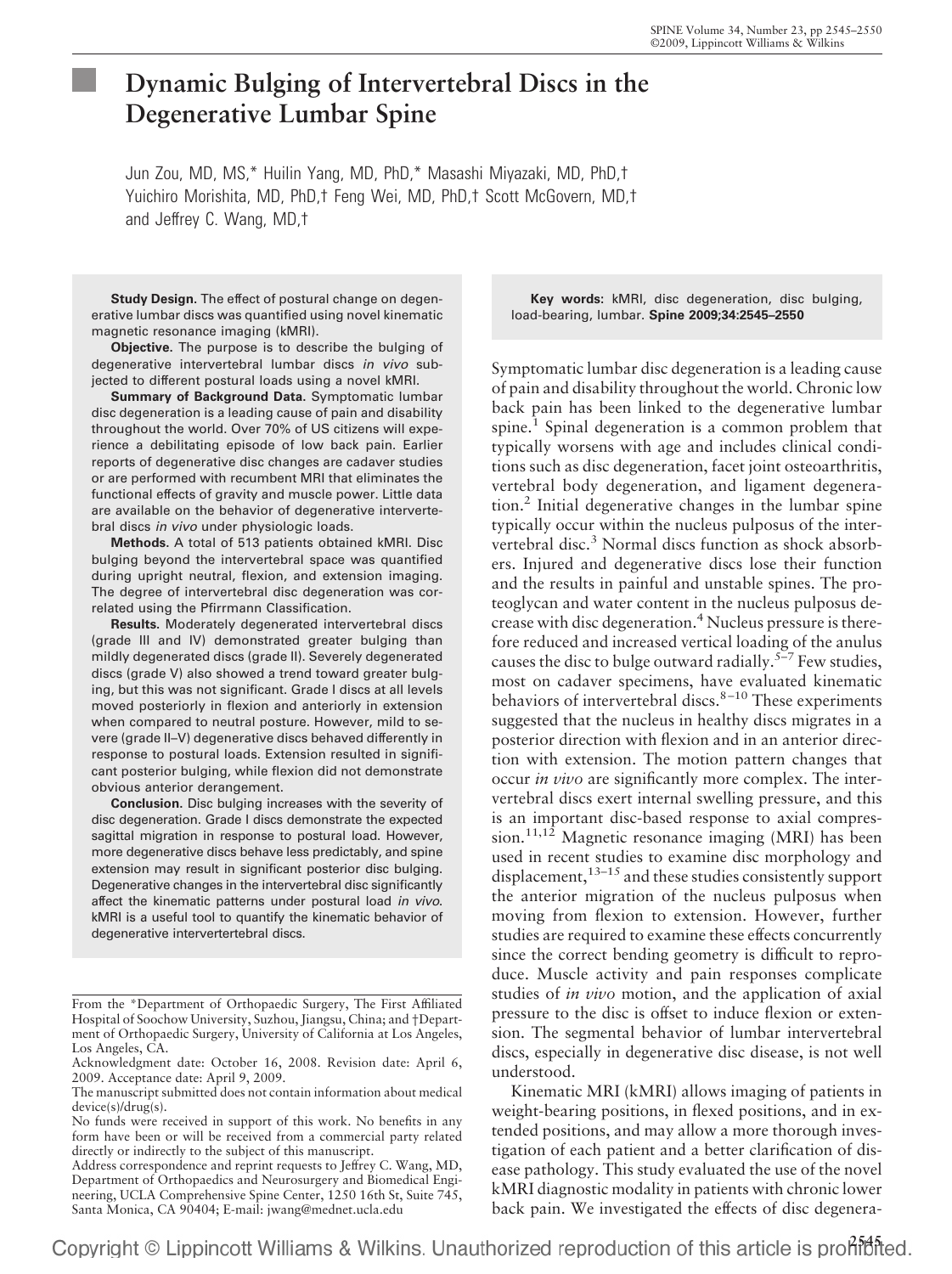tion on the biomechanical and kinematic behaviors of the spine after disc degeneration.

## **Materials and Methods**

#### *Study Population*

Patients with symptomatic back pain ( $n = 513$ ) including those with radiculopathy or myelopathy were referred for kMRI imaging of the lumbar spine from February 2006 through February 2007. Detailed neurologic examinations and routine radiography were performed before MRIs in all patients. There were 215 males and 298 females enrolled in the study with a mean age of 42.6 years (range, 19–74 years). A total of 2565 lumbar discs were evaluated from all patients in this study.

## *Imaging Instrumentation*

MRI of the lumbar spine was performed with a 0.6 Tesla MRI scanner (Fonar Corp. UPRIGHT, Multi-Position, New York, NY). The MRI unit used a vertical orientation of 2 opposing magnetic doughnuts spaced 18 inches apart and allowed scanning of the patient in an upright axially loaded position. Images were obtained with a quad channel planar coil. Images collected included T1-weighted sagittal spin echo images (repetition time, 671 milliseconds; echo time, 17 milliseconds; thickness, 4.0 mm; field of view, 30 cm; matrix, 256  $\times$  224; NEX 2) and T2-weighted fast spin echo images (repetition time, 3000 milliseconds; echo time, 140 milliseconds; thickness, 4.0 mm; field of view, 30 cm; matrix,  $256 \times 224$ ; NEX 2, flip angle).

## *Procedure*

Patients were placed in an upright axially loaded neutral position (T1- and T2-weighted images) and in upright axially loaded flexion and extension positions (T2-weighted Fast Spin Echo images only). A total of 5 level units (L1–L2, L2–L3, L3–L4, L4–L5, and L5–S1) were chosen from these patients and assessed on the T2-weighted midsagittal images.

Points were marked for digitization by 3 spinal surgeons in each film. Vertebral bodies were marked at 4 points (anteriorinferior, anterior-superior, posterior-superior, and posteriorinferior) from L1 to S1. Disc migration on MRI images was recorded by computer-based measurements and all calculations were performed with the MRI Analyzer Version 3 (Truemetric Corp, Bellflower, CA) anatomic software to for objective quantification. Disc bulging is measured as the extension of the disc beyond the intervertebral space; greater value represented greater posterior bulging. Our literature review yielded several factors important in the development of a comprehensive grading system to classify the degree of intervertebral disc degeneration in such cases (Table 1).<sup>16–20</sup> T2-weighted sagittal

**Table 1. Grading System for Lumbar Disc Degeneration**

| Grade | <b>Nucleus</b><br>Signal<br>Intensity | Nucleus Structure                              | Distinction of<br>Nucleus and<br>Anulus | Disc Height            |
|-------|---------------------------------------|------------------------------------------------|-----------------------------------------|------------------------|
|       | Hyperintense                          | Homogenous, white                              | Clear                                   | Normal                 |
|       | Hyperintense                          | Inhomogenous with<br>horizontal band,<br>white | Clear                                   | Normal                 |
| Ш     | Intermediate                          | Inhomogenous, gray<br>to black                 | Unclear                                 | Normal to<br>decreased |
| IV    | Hypointense                           | Inhomogenous, gray<br>to black                 | Lost                                    | Normal to<br>decreased |
| V     | Hypointense                           | Inhomogenous, gray<br>to black                 | Lost                                    | Collapsed              |

# **Table 2. The Analysis of Intra- and Interobserver Reliability**

| Intraobserver | Kappa Coefficient | Interobserver | Kappa Coefficient |
|---------------|-------------------|---------------|-------------------|
| No.1          | 0.907             | $No.1-No.2$   | 0.779             |
| No.2          | 0.950             | $No.1-No.3$   | 0.752             |
| No.3          | 0.933             | $No.2-No.3$   | 0.730             |

images were used by 3 spine surgeon observers to grade all cases of lumbar intervertebral disc degeneration in a blinded fashion. All the MRIs were separately analyzed with a minimum interval of 1 week.

## *Statistical Analysis*

Statistical analysis was performed using the computer program SPSS (version 13, SPSS Inc, Chicago, IL), and values were expressed as mean  $\pm$  standard deviation. Student *t* test was performed with a significance level of 0.05. The analysis of intra- and interobserver reliability was estimated using kappa statistics<sup>21</sup> and interpreted according to the guidelines suggested by Landis and Koch.<sup>22</sup> The levels of agreement were rated as follows: kappa value of 0 to 0.2 indicated poor agreement; 0.21 to 0.4, fair agreement; 0.41 to 0.60, moderate agreement; 0.61 to 0.8, substantial agreement; and 0.81, upward excellent agreement. Value 1 indicated absolute agreement, whereas 0, agreement no better than chance.

# **Results**

Grading of disc degeneration (Table 1) showed excellent intraobserver agreement among 3 spinal surgeons ( $\kappa$  = 0.924–0.957). As expected, interobserver agreement was relatively lower than intraobserver agreement. Interobserver agreement ranged from 0.771 to 0.807. Estimated kappa values for intra- and interobserver analysis are summarized in Table 2.

The magnitude of disc bulging at each level was correlated with disc degeneration and dynamic postural loading. Disc bulging increased in magnitude with increasing degeneration at each lumbar level. Mildly degenerated (grade II) discs bulged less  $(P < 0.05)$  than more degenerated discs (both grade III and IV) (Figure 1). Grade III discs bulged greater distances than grade II discs  $(P < 0.05)$ . Likewise, grade IV discs bulged greater than grade III discs ( $P < 0.05$ ) at all levels (Table 3). This trend was also noted in grade V discs (severe degeneration) although statistically significant differences were not observed. Mildly (grade II) degenerative discs also demonstrated greater disc bulging ( $P < 0.05$ ) than minimally (grade I) degenerated discs at the L4–L5 and L5–S1 levels.

The direction of disc movement at each level was assessed in upright flexion and extension positions relative to neutral posture. Grade I discs at all levels moved in a posterior direction in flexion and in an anterior direction in extension when compared to neutral posture. Grade II discs moved in a posterior direction during flexion at L1–L2, L2–L3, L3–L4, and L4–L5, and during extension at L5–S1. Grade III discs moved in a posterior direction during flexion at L1–L2 and L3–L4, and during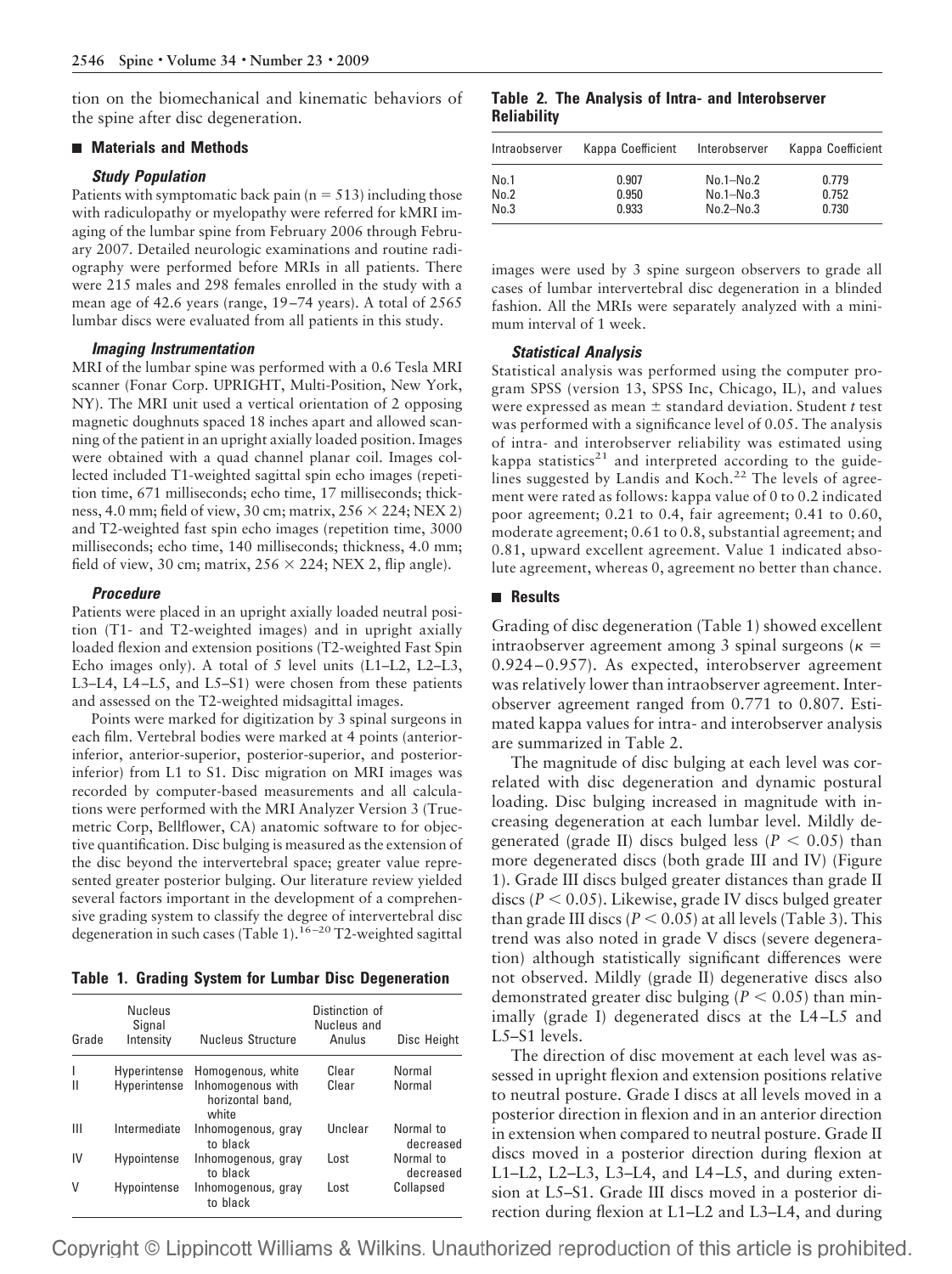

Figure 1. Total disc bulging with different disc degeneration. Compared to previous grade, there were significant differences between grade II and III and between grade IV and V at total disc bulging.  $*P < 0.05$  compared to previous grade.

extension at L2–L3. Grade IV discs moved in a posterior direction during flexion at L4–L5, and moved in an anterior direction during extension at L3–L4 and L-4 and in a posterior direction at L5–S1. All grade V discs moved in a posterior direction during flexion at L2–L3 (Figures 2–6).

# **Discussion**

Degenerative disc disease is a prevalent problem that generally increases with age. Disc degeneration commences as early as the second decade of life.<sup>23</sup> Approximately 40% of individuals with lower back pain may experience discogenic pain.<sup>24,25</sup> The well functioning spine must perform load-bearing activities, provide movement, and protect the neural elements.<sup>26</sup> The first 2 roles include supporting the bending moments of the head and upper torso, and allowing motion at the interval between the torso and the pelvis. Intervertebral discs provide flexibility to the spine during bending and rotation, and transmit loads received from body weight and muscle activity. Therefore, disc degeneration directly affects the load bearing and motion of the spine, and indirectly affects the capability of the spine to protect the neural elements.

Initial degenerative processes most commonly occur with the intervertebral disc. Disc space narrowing may be the initial structural difference noted in the degenerative lumbar spine. However, after remodeling of discvertebra interfaces, both vertebral rim osteophytes and disc herniation will form as a result of degenerative processes.27 We demonstrated in this study that disc bulging increased with the severity of disc degeneration. The layers of the anulus can separate in areas and form circum-

**Table 3. Disc Bulging at Each Level With Differential Degeneration (mm)**

| Level/                                                                                                                                                  |  |  | Grade I II III IV V                                                                        |  |  |  |  |  |
|---------------------------------------------------------------------------------------------------------------------------------------------------------|--|--|--------------------------------------------------------------------------------------------|--|--|--|--|--|
|                                                                                                                                                         |  |  | L1-L2 $2.05 \pm 1.15$ $1.95 \pm 0.96$ $2.19 \pm 1.01^*$ $2.75 \pm 1.25^*$ $3.83 \pm 1.33$  |  |  |  |  |  |
|                                                                                                                                                         |  |  | L2-L3 $1.63 \pm 0.48$ 2.16 $\pm 1.05$ 2.63 $\pm 1.26^*$ 3.19 $\pm 1.47^*$ 3.45 $\pm 1.74$  |  |  |  |  |  |
|                                                                                                                                                         |  |  | L3-L4 1.89 $\pm$ 1.89 2.41 $\pm$ 1.11 2.77 $\pm$ 1.21* 3.59 $\pm$ 1.29* 3.95 $\pm$ 1.20    |  |  |  |  |  |
|                                                                                                                                                         |  |  | $14-15$ 1.90 $\pm$ 1.04 2.75 $\pm$ 1.17* 3.58 $\pm$ 1.57* 4.00 $\pm$ 1.56* 4.68 $\pm$ 2.17 |  |  |  |  |  |
|                                                                                                                                                         |  |  | L5-S1 2.13 $\pm$ 1.16 2.61 $\pm$ 1.35 3.61 $\pm$ 1.92* 3.90 $\pm$ 1.72 3.78 $\pm$ 2.15     |  |  |  |  |  |
| Values are expressed as mean $\pm$ SD.<br>$*$ D $>$ O OF $\sim$ and $\sim$ and $\sim$ and $\sim$ and $\sim$ and $\sim$ and $\sim$ and $\sim$ and $\sim$ |  |  |                                                                                            |  |  |  |  |  |

 $<$  0.05 compared to previous grade at same level.

ferential tears during disc degeneration, and several of these circumferential tears may unite and result in a radial tear where material may herniate and produce disc herniation and prolapse. Greater changes were noted at lower spinal levels (L4–L5 and L5–S1) in our study. These results are in accordance with general theories of disc herniation pathology. Previous studies have shown that most disc derangements are seen in the spinal segments with greatest mobility.<sup>28,29</sup> The intervertebral disc modifies its shape in response to motion and recoils back to its original shape after the motion is completed. As a result, excessive motion can result in the herniation of both previously compromised and healthy discs. Knop-Jergas *et al*<sup>28</sup> have reported that 58.7% of herniations occur at the L4–L5 level.

Displacement of the nucleus in response to spinal position may be important in the treatment of spinal pain. Prone extension is a posture commonly used as a therapeutic technique in physical therapy. McKenzie recommends extension exercises in the treatment of posterior disc derangement because of stress reduction on the pain-sensitive posterior anulus due to anterior displacement of the nucleus.<sup>30</sup> Clinical studies, clinical models, and cadaver studies consistently support the clinical concept of anterior migration of the nucleus pulposus during movements from flexion to extension. Internal pressure is maintained by a well-hydrated and proteoglycan-rich nucleus pulposus in the healthy adult disc.<sup>31</sup> All grade I discs in our study moved in a posterior direction during flexion and in an anterior direction during extension, although these trends were not statistically significant. However, we noted a paradoxical response in grade II to V disc disease, which has not been reported in previous studies. Abnormal discs behave less predictably than normal discs, and extension may result in significant posterior disc bulging. Moreover, flexion did not show obvious anterior derangement.

Changes in motion patterns that occur with disc degeneration are complex. Structural and biochemical degenerative changes within discs are likely to affect disc responses to positional changes. *In vivo* motion is complicated by muscle activity and pain. Therefore, it is difficult to anticipate stereotypical responses within degenerative discs to positional change. These results question popular therapeutic techniques. Certain passive move-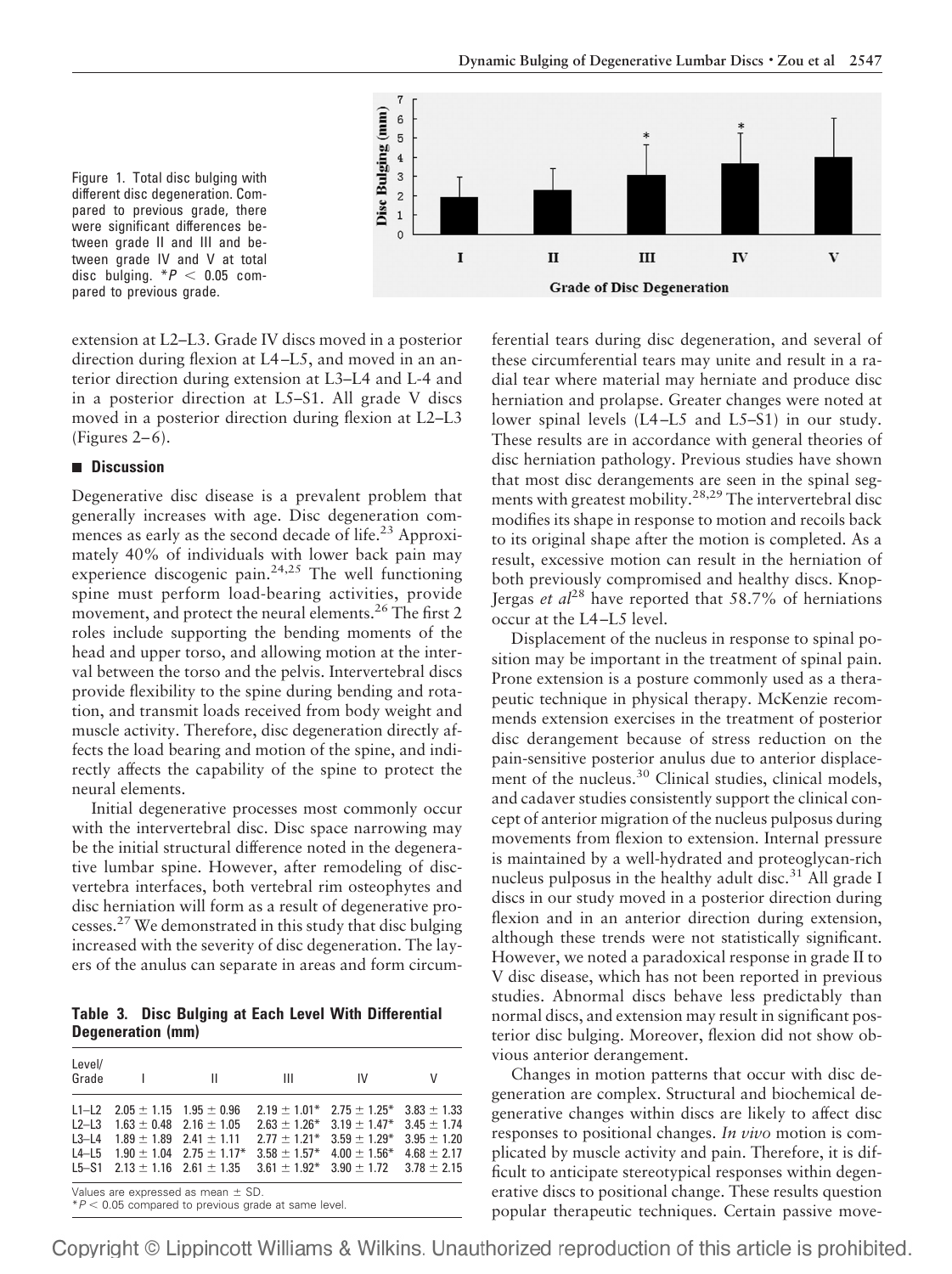





Figure 3. Dynamic change of L2/3 disc bulging with degeneration. Compared to neutral view, there were significant differences in the extension view of grade II and grade IV, and in the flexion view of grade III. \**P* 0.05 compared to neutral view.







Figure 5. Dynamic change of L4/5 disc bulging with degeneration. Compared to neutral view, there were significant differences in the extension view of grade II and grade IV, and in the flexion view of grade IV. \**P* 0.05 compared to neutral view.

ment techniques and exercises are not beneficial in the management of lower back pain in advanced degenerative disc disease, and this reinforces the thought that decisions related to movement direction or spinal position should be based on clinical symptoms rather than on biomechanical theory. Further study is required to correlate our results with the complex motions of the degenerative spine *in vivo*.

The use of quantitative MRI to investigate lumbar disc disease is a relatively recent development and study results should be cautiously interpreted with regard to measurement issues.<sup>32</sup> MRI is a valuable method in the detection of lumbar spinal pathology, and correlation of abnormal MRI findings with clinical features in the patient is important in the corroboration of the clinical diagnosis and the construction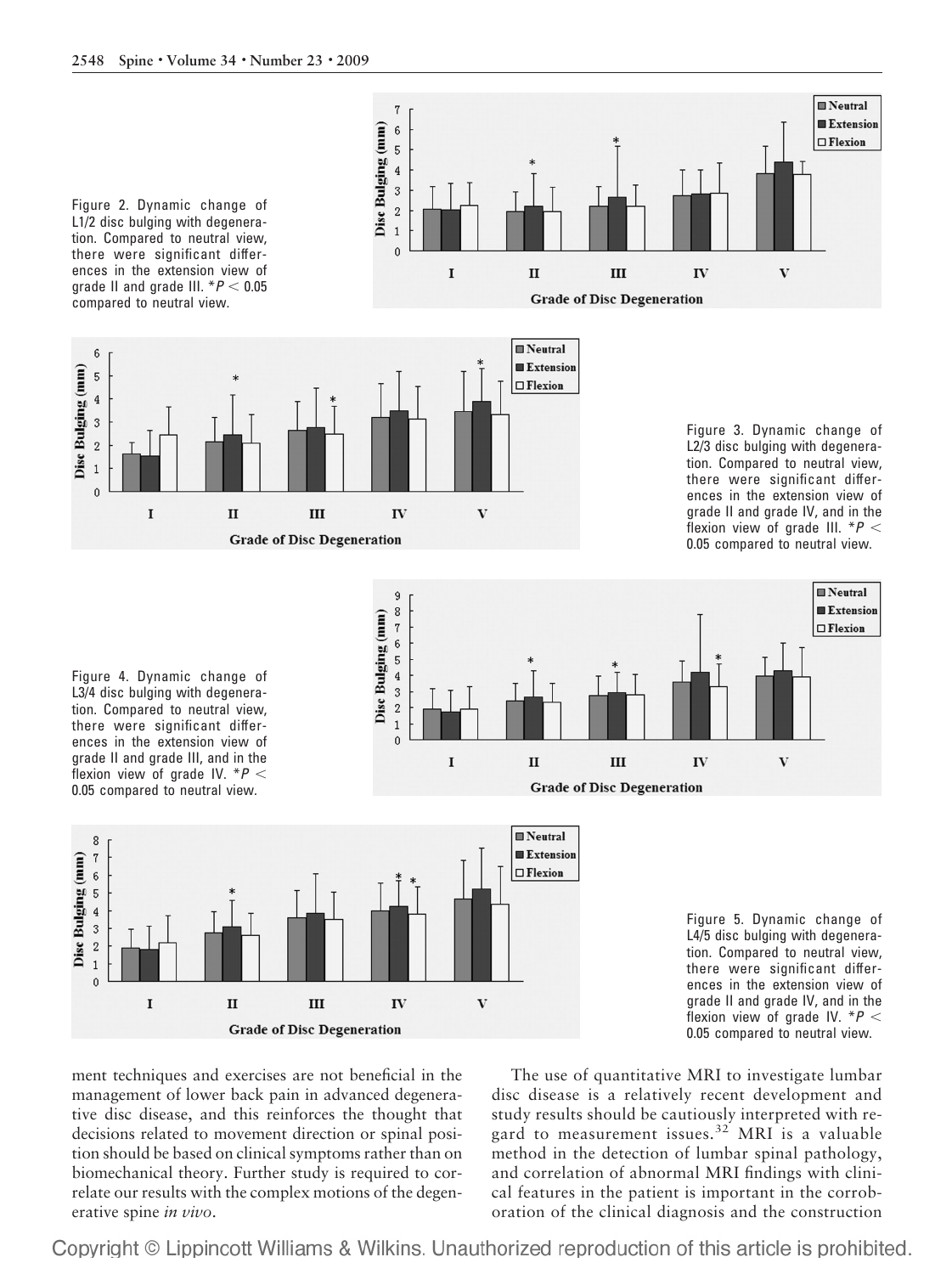

Figure 6. Dynamic change of L5/S1 disc bulging with degeneration. Compared to neutral view, there were significant differences in the flexion view of grade II and grade IV.  $*P < 0.05$ compared to neutral view.

of an appropriate management plan. The determination of disc margins is difficult using MRI, particularly in discs that demonstrate any degree of degenerative change,<sup>33</sup> and the results in poor measurement repeatability especially when positional changes are small. The novel kMRI provides strong objective data, and analyzes images with proprietary software that both assists in the identification and quantification of anatomic abnormalities. The measurement reliability of kMRI precisely quantified anatomic data, and proved a valuable tool with potential to further investigate lumbar disc morphology and spinal mechanics.

# **Key Points**

- A novel kinematic MRI enables analysis of the dynamic postural and functional changes of degenerative lumbar discs.
- Greater disc bulging under postural loading occurs with advancing degenerative disc disease. Increasing bulging was noted at lower spinal levels (L4–L5 and L5–S1).
- Prone extension is a posture commonly used in physical therapy. Based on our study, grade I discs displayed the expected response to dynamic positions. However, more degenerative discs behave less predictably, and extension may result in significant posterior disc bulging. These results question the popular therapeutic techniques.

#### **References**

- 1. Vanharanta H, Sachs BL, Spivey MA, et al. The relationship of pain provocation to lumbar disc deterioration as seen by CT/discography. *Spine* 1987;  $12.295 - 8$ .
- 2. Fujiwara A, Lim TH, An HS, et al. The effect of disc degeneration and facet joint osteoarthritis on the segmental flexibility of the lumbar spine. *Spine* 2000;25:3036–44.
- 3. Buckwalter JA. Aging and degeneration of the human intervertebral disc. *Spine* 1995;20:1307–14.
- 4. Urban JP, McMullin JF. Swelling pressure of the intervertebral discs: influence of age, spinal level, composition, and degeneration. *Spine* 1988;13: 179–87.
- 5. Adams MA, McNally DS, Dolan P. "Stress" distributions inside intervertebral discs: the effects of age and degeneration. *J Bone Joint Surg Br* 1996;78: 965–72.
- 6. Sato K, Kikuchi S, Yonezawa T. In vivo intradiscal pressure measurement in healthy individuals and in patients with ongoing back problems. *Spine* 1999; 24:2468–74.
- 7. Brinckmann P, Grootenboer H. Change of disc height, radial disc bulge, and intradiscal pressure from discectomy: an in vitro investigation on human lumbar discs. *Spine* 1991;16:641–6.
- 8. Shah JS. *The Lumbar Spine and Back Pain*. Jayson MI, ed. 2nd ed. London: Pitman; 1980:359–405.
- 9. Shepperd JA. The inside world of the disc. In: Shepperd JA, ed. *Proceedings of the Society for Back Pain Research*. St Leonards-on-Sea, Australia: Conquest Hospital; 1991:37–8.
- 10. Shepperd JA, Rand C. *Internal Disc Dynamics*. St Leonards-on-Sea, Australia: Conquest Hospital; 1992. Privately circulated video recording.
- 11. Hukins DW. A simple model for the function of proteoglycans and collagen in the response to compression of the intervertebral disc. *Proc R Soc Lond B Biol Sci* 1992;249:281–5.
- 12. Urban JP, Maroudas A. The measurement of fixed charge in the intervertebral disc. *Biochim Biophys Acta* 1979;586:166–78.
- 13. Beattie P, Brooks W, Rothstein J, et al. Effect of lordosis on the position of the nucleus pulposus in supine subjects. *Spine* 1994;19:2096–102.
- 14. Botsford DJ, Esses SI, Ogilvie-Harris DJ. In vivo diurnal variation in intervertebral disc volume and morphology. *Spine* 1994;19:935–40.
- 15. Brault JS, Driscoll DM, Laakso LL, et al. Quantification of the lumbar intradiscal deformation during flexion and extension, by mathematical analysis of the magnetic resonance imaging pixel intensity profiles. *Spine* 1997; 22:2066–72.
- 16. Kolstad F, Myhr G, Kvistad KA, et al. Degeneration and height of cervical discs classified from MRI compared with precise height measurements from radiographs. *Eur J Radiol* 2005;55:415–20.
- 17. Kettler A, Rohlmann F, Neidlinger-Wilke C, et al. Validity and interobserver agreement of a new radiographic grading system for intervertebral for intervertebral disc degeneration, part II: cervical spine. *Eur Spine J* 2006;15:732–41.
- 18. Benneker LM, Heini PF, Anderson SE, et al. Correlation of radiographic and MRI parameters to morphological and biochemical assessment of intervertebral disc degeneration. *Eur Spine J* 2005;14:27–35.
- 19. Luoma K, Vehmas T, Riihimaki H, et al. Disc height and signal intensity of the nucleus pulposus on magnetic resonance imaging as indicators of lumbar disc degeneration. *Spine* 2001;26:680–6.
- 20. Pfirrmann CW, Metzdorf A, Zanetti M, et al. Magnetic resonance classification of lumbar intervertebral disc degeneration. *Spine* 2001;26:1873–8.
- 21. Cohen JA. A coefficient of agreement for nominal scales. *Educ Psychol Meas* 1960;20:37–46.
- 22. Landis JR, Koch GG. The measurement of observer agreement for categorical data. *Biometrics* 1977;33:159–74.
- 23. Nerlich AG, Schleicher ED, Boos N. 1997 Volvo award winner in basic science studies: immunohistologic markers for age-related changes of human lumbar intervertebral discs. *Spine* 1997;22:2781.
- 24. Schwarzer AC, Aprill CN, Derby R, et al. The prevalence and clinical features of internal disc disruption in patients with chronic low back pain. *Spine* 1995;20:1878–83.
- 25. Hammer M. Discogenic pain. *J Turkish Soc Algol*. 2002;14:7–16.
- 26. White AA, Panjabi MM. *Clinical Biomechanics of the Spine*. 2nd ed. Philadelphia, PA: Lippincott; 1990.
- 27. Battié MC, Videman T, Parent E. Lumbar disc degeneration: epidemiology and genetic influences. *Spine* 2004;29:2679–90.
- 28. Knop-Jergas BM, Zucherman JE, Hsu KY, et al. Anatomic position of a herniated nucleus pulposus predicts the outcome of lumbar discectomy. *J Spinal Disord* 1996;9:246–50.
- 29. Kanayama M, Abumi K, Kaneda K, et al. Phase lag of the intersegmental motion in flexion-extension of the lumbar spine: an in vivo study. *Spine* 1996;21:1416–22.